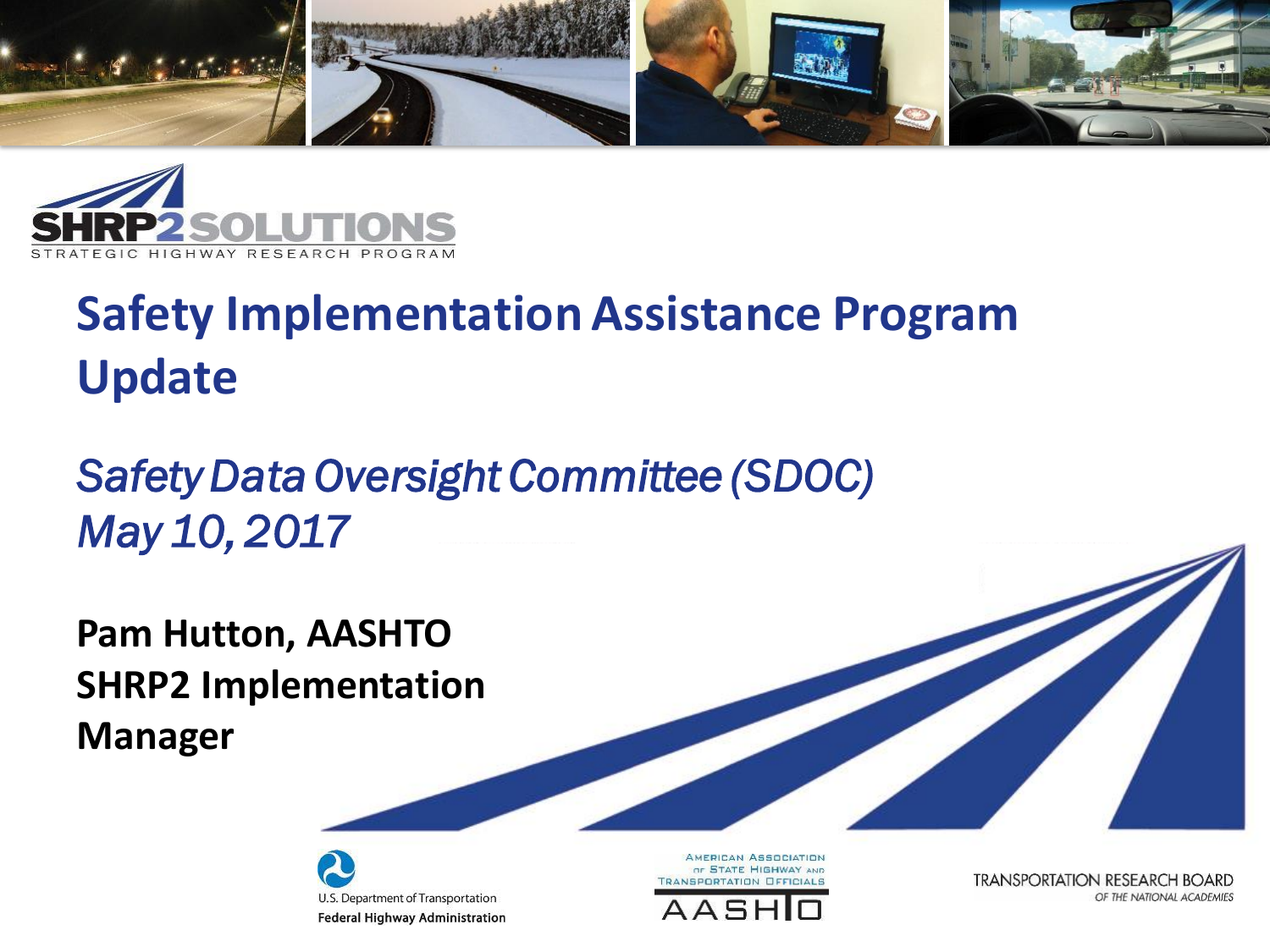### **SHRP2 Implementation Assistance Program (IAP)**

#### **Main Objectives**

- Utilize IAP to demonstrate the use of the NDS Safety Data
- Increase states' understanding of the potential uses of the data
- Identify safety countermeasures based on research projects
- **Reduce crashes and save lives !**



<u>San Sara</u>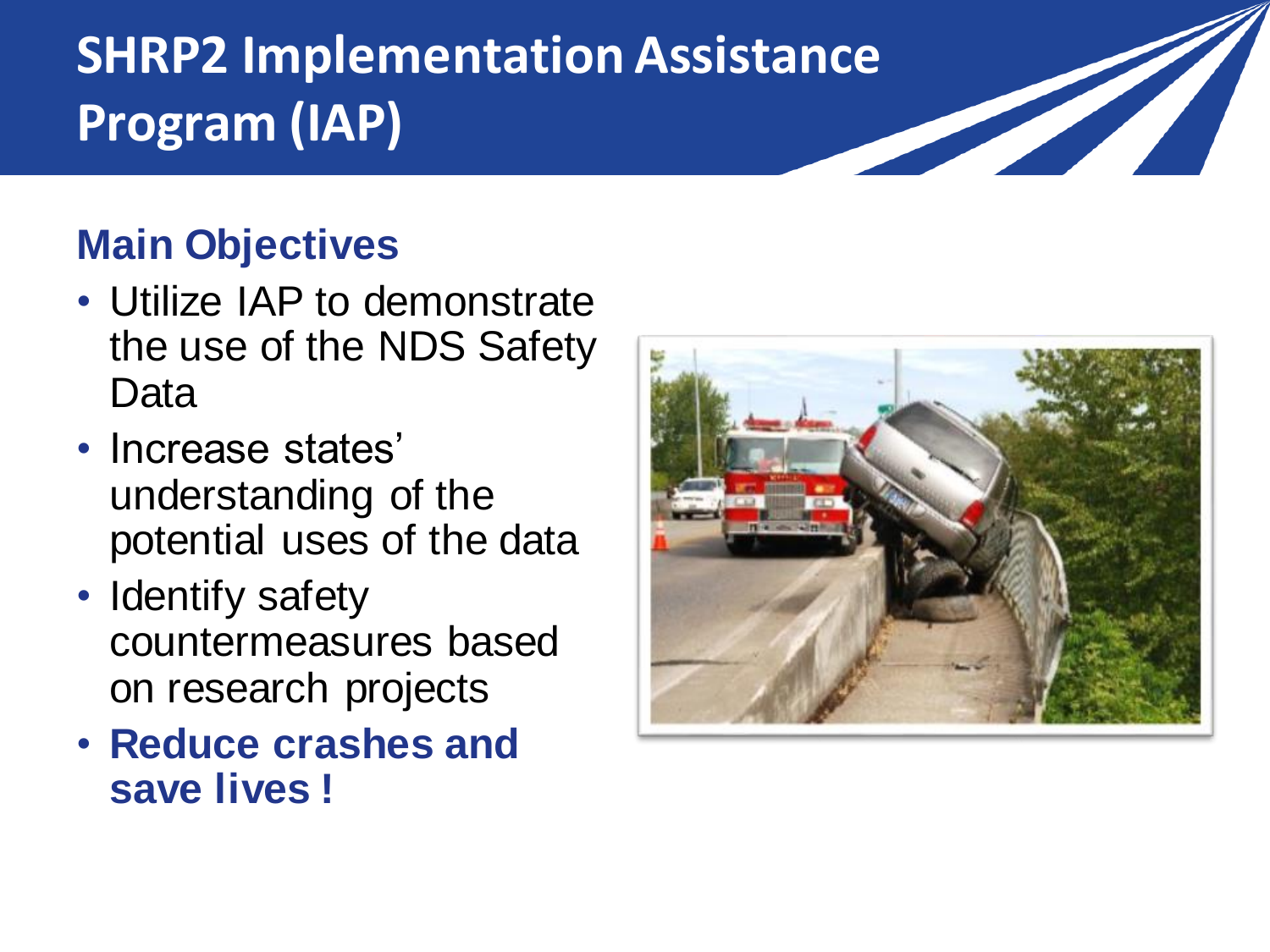# **Role of Safety Task Force (STF)**

- Collaborate with FHWA, TRB, and research teams
- Oversee Safety Implementation Assistance Program for AASHTO
- Review research proposals and research findings
- Promote opportunities for State DOTs and their research partners to use the NDS/RID
- Provide a customer/user perspective to TRB Safety Data Oversight Committee (SDOC)

#### **Activities**

- Monthly conference calls
- Monitoring progress of teams through series of two interviews focus on program support, not team evaluation
- Reporting findings to STF, FHWA, and TRB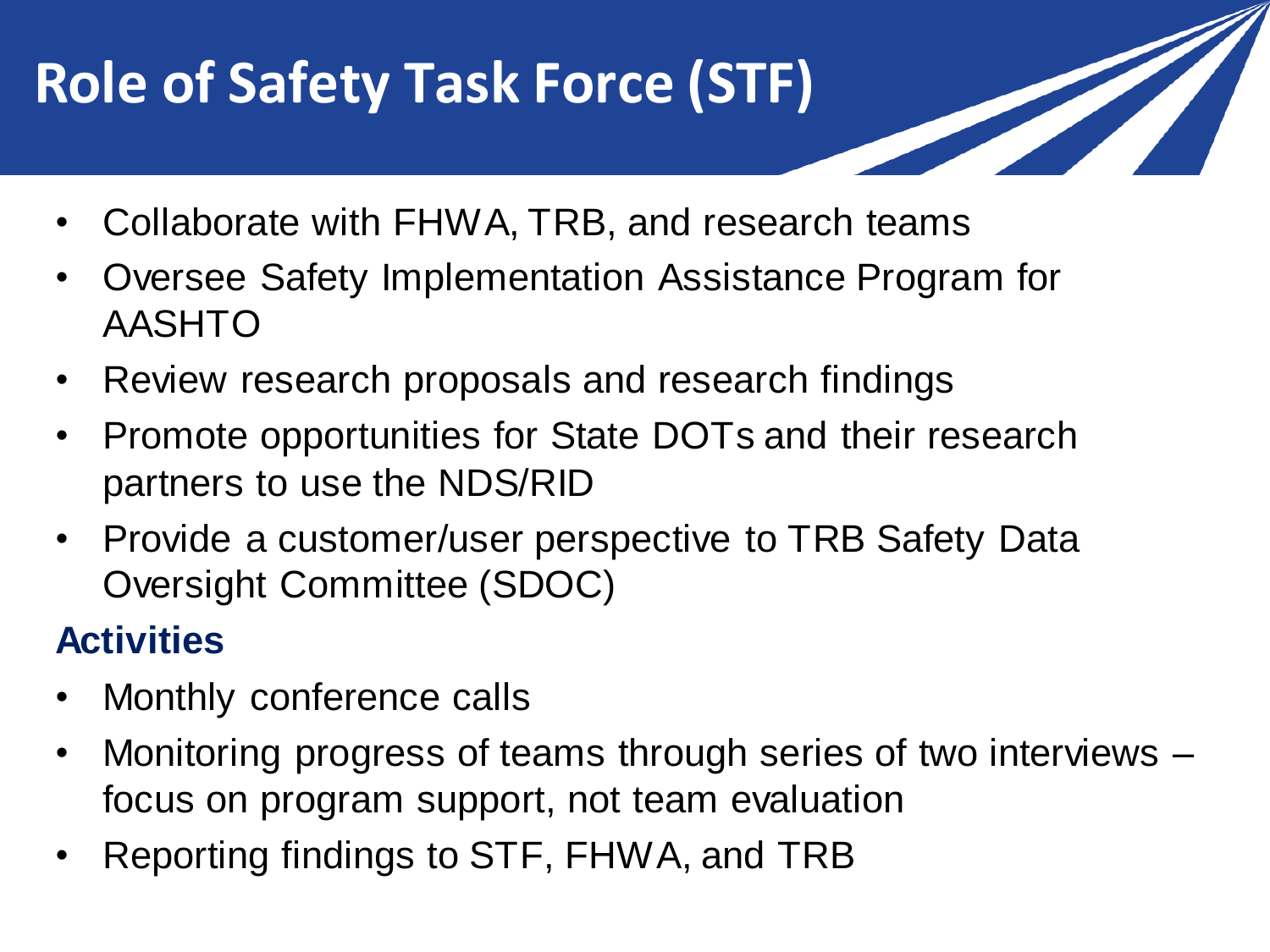# **Concept to Countermeasure - Safety IAP Process**

#### Phase 1 – Proof of concept with a sample reduced data set

Phase 2 – full data set and in-depth research analysis with countermeasure identification

#### Phase 3 – deployment to adopt, champion or implement countermeasure nationally

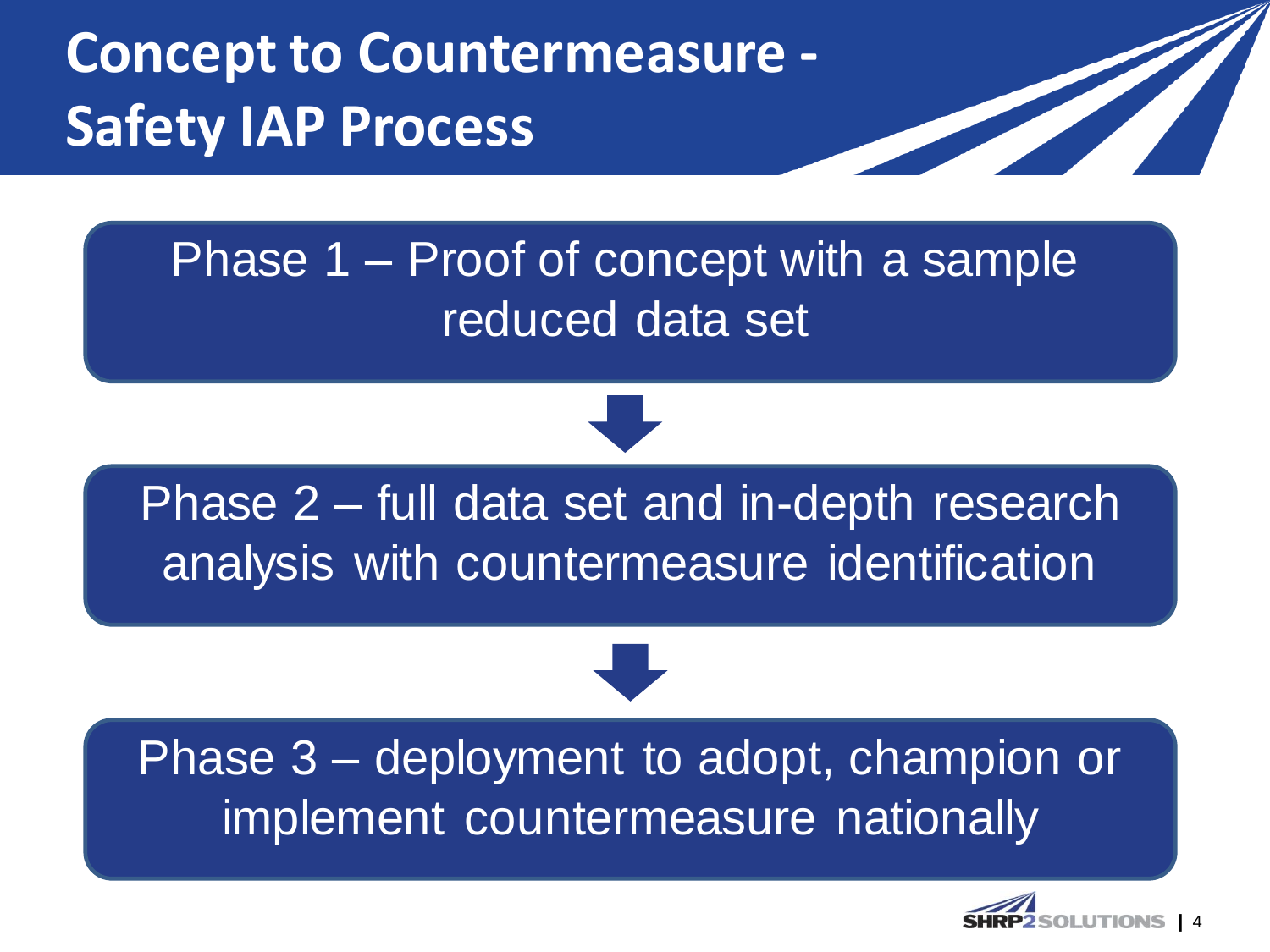

- Interviews to inform TRB, FHWA and AASHTO Safety Task Force of program progress
- Support program, not evaluate teams
	- Novel data set
	- Many users have limited experienced
	- Understand common experiences
- **Two sets of interviews** conducted during **Phase 1**
- **Two sets of Phase 2** interviews conducted, and completed in Sept 2016 and March 2017

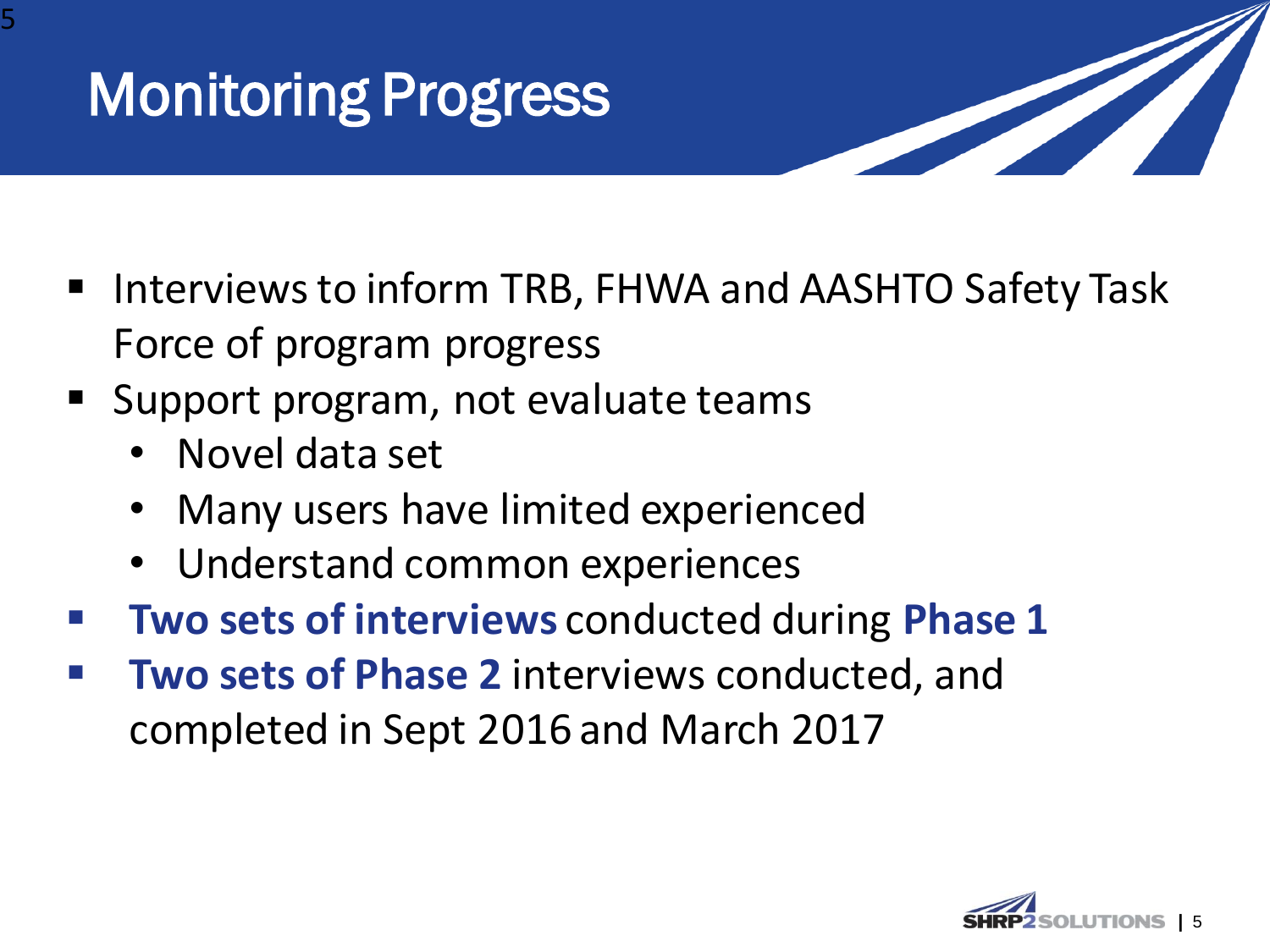# Survey Questions Covered Broad Areas

- **Contracts**
- Data access, including data sharing agreement and specific data requests
- Technical assistance provided by VTTI and ISU
- Programmatic process improvements
- Specific data issues with NDS/RID

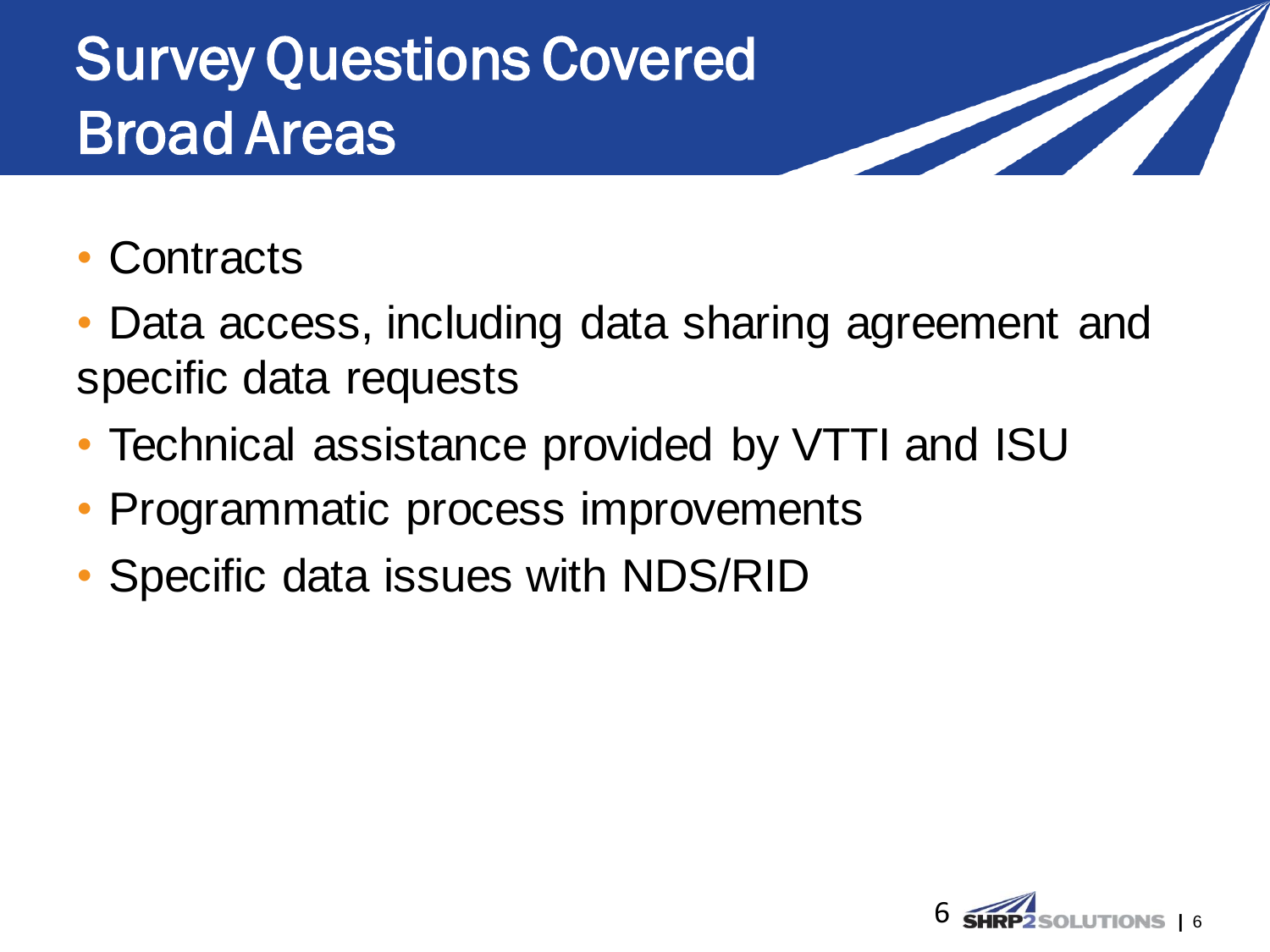## **Phase 2 User Interviews**

- All teams excited with potential research findings
- Teams used knowledge gained in Phase 1 to obtain larger data sets targeted to their needs
- Concern expressed about lack of access to crash location data
- **VTTI providing quick precise response to inquiries**

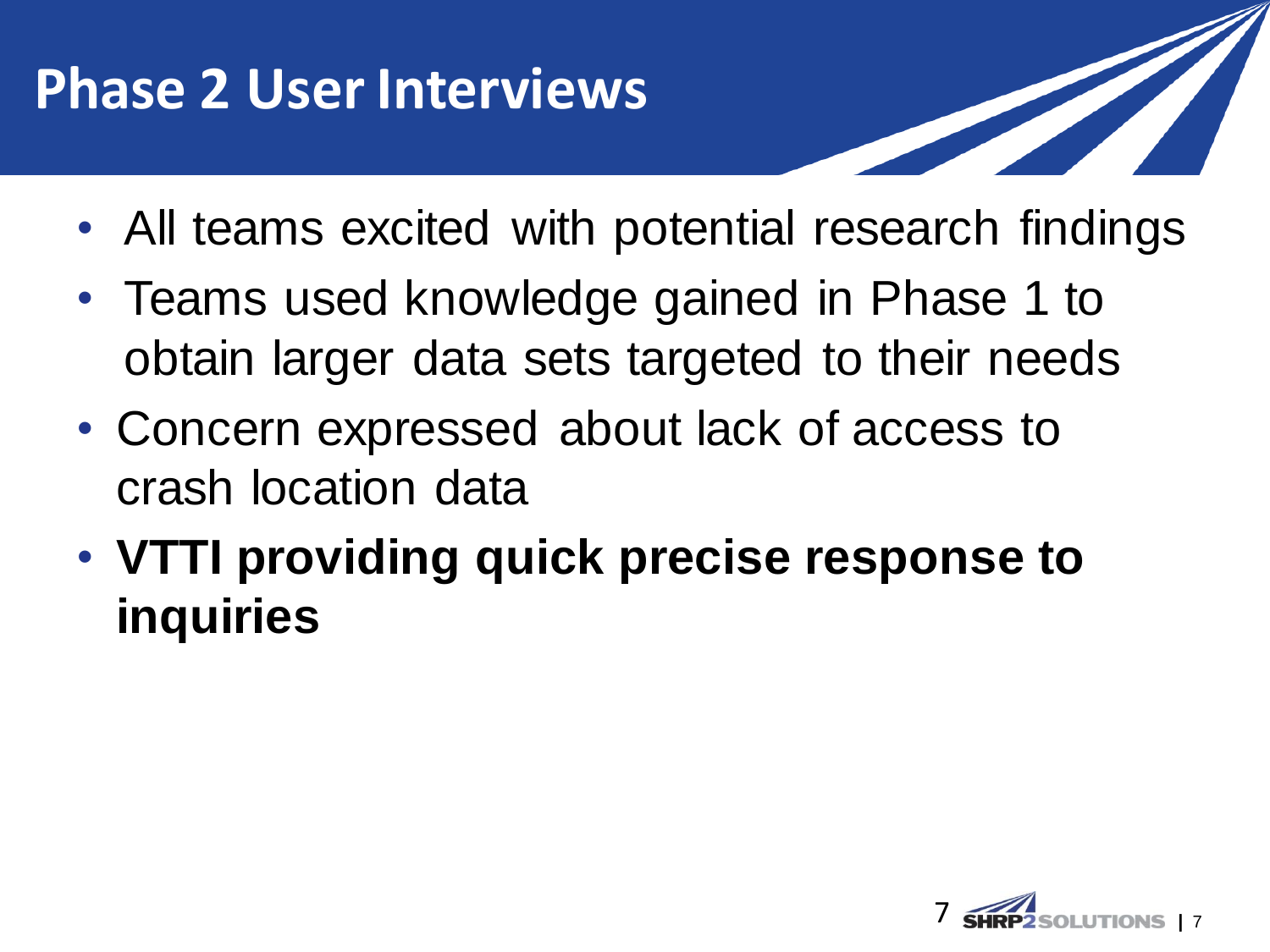# Observations from Interviews

- Improved clarity and frequency of communication compared to Phase 1
- **User experience in Phase 1 allowed teams to consider alternative study designs with more complex combinations of data**
- NDS data collection is iterative in nature
- Sometimes hard to evaluate data tradeoffs without understanding cost drivers
- Teams interested in better understanding of where they are in the queue.

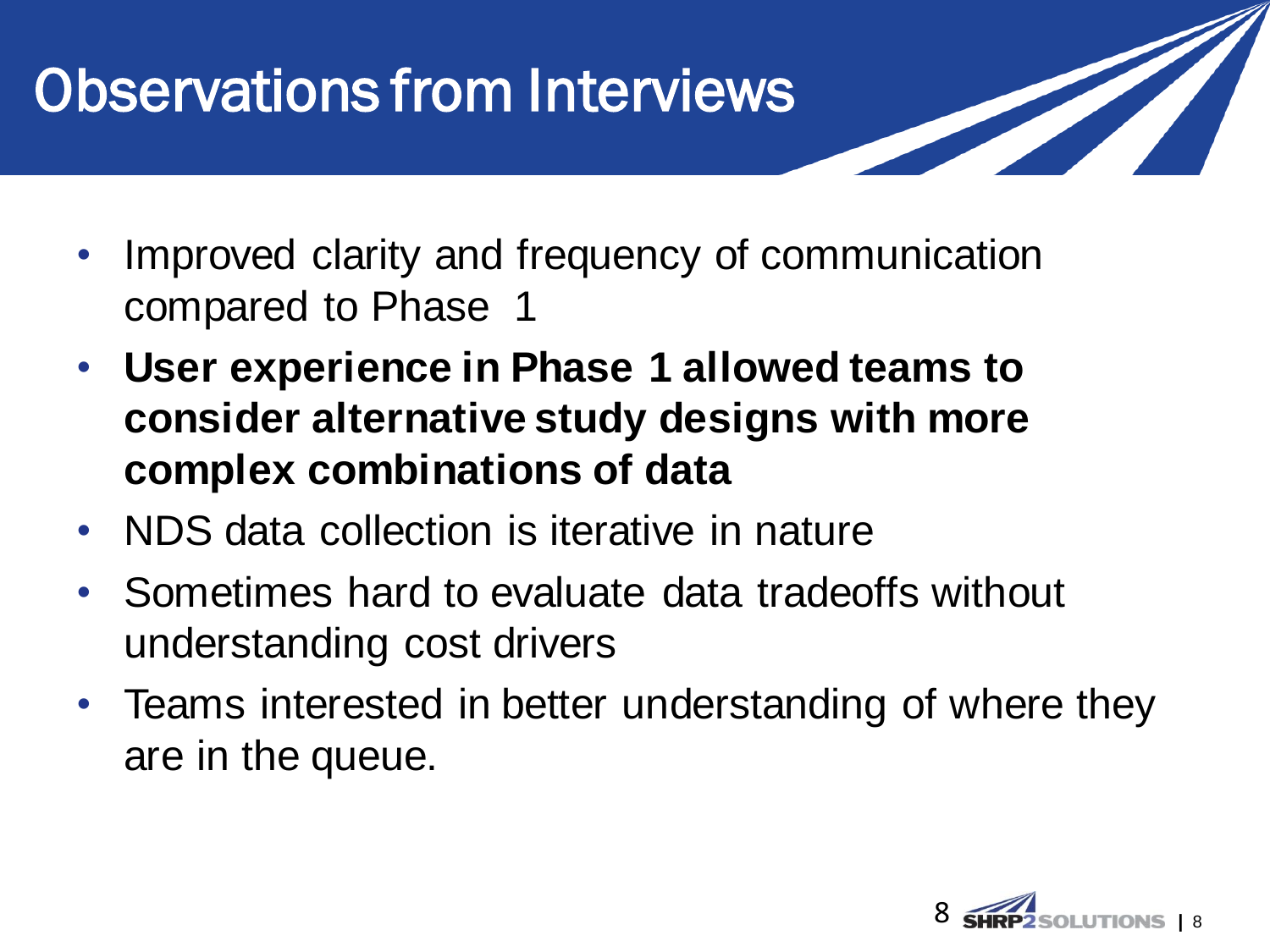# **Safety IAP Project Schedule**

| Schedule                         | <b>Activity</b>                                                         |
|----------------------------------|-------------------------------------------------------------------------|
| January, 2015                    | <b>Begin Phase 1</b>                                                    |
| September, 2015                  | Phase 1 Reports due                                                     |
| February, 2016                   | Begin Phase 2                                                           |
| May 2 - 3, 2017                  | States report findings to AASHTO's SHRP2<br><b>Safety Task Force</b>    |
| May 10 - 11, 2017                | Status update presented to TRB SHRP2 Safety<br>Data Oversight Committee |
| Late May to early June,<br>2017  | AASHTO Safety Task Force reports to FHWA on<br>its findings             |
| June – August 2017               | <b>FHWA determines and announces Phase 3</b><br>projects                |
| September 30, 2017               | Deadline to obligate funding for Phase 3                                |
| October 2017 -<br>September 2019 | Project findings are implemented                                        |

**|** 9

**Soldiers**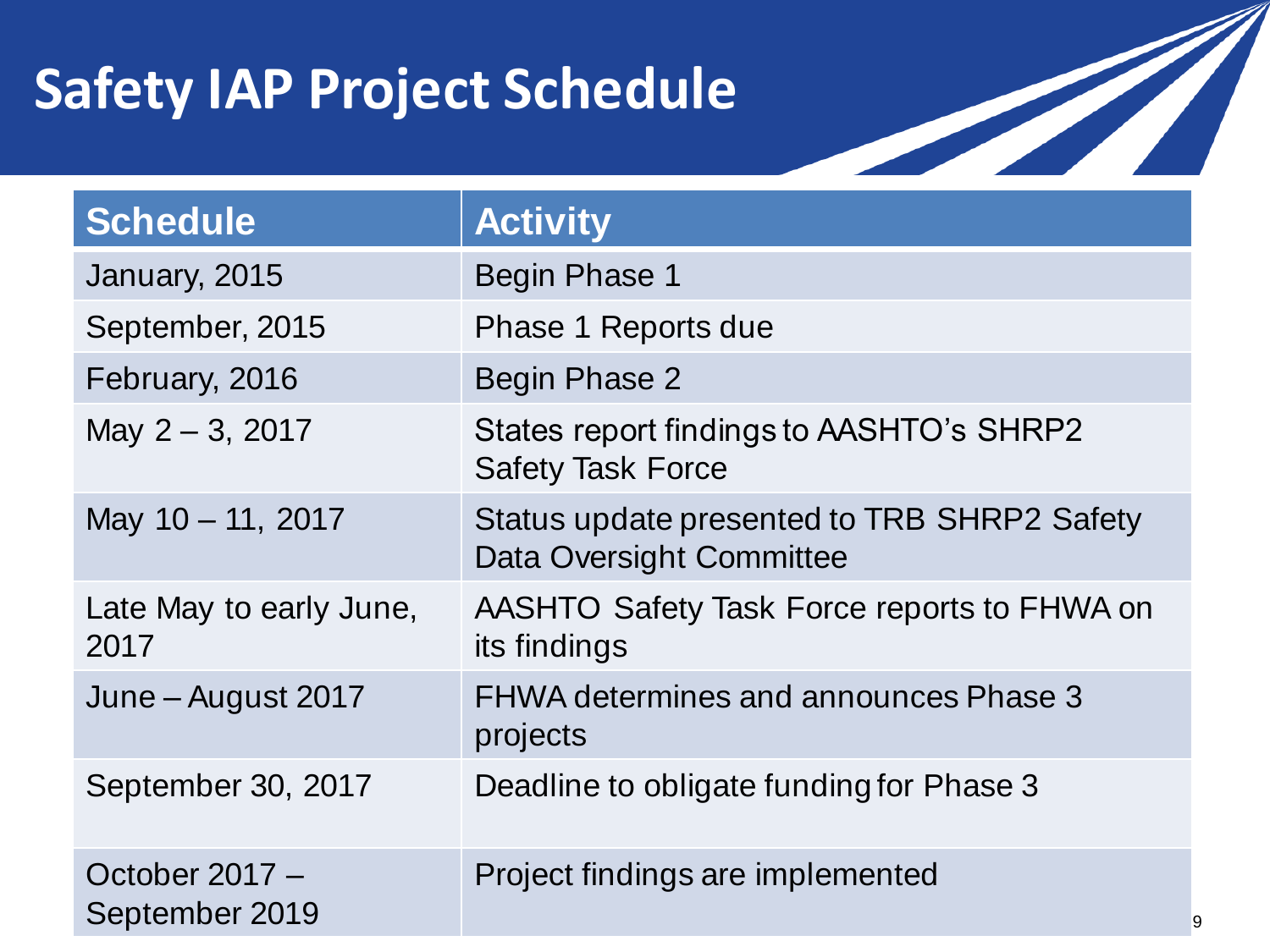# **Phase 1 Results - Summary**

- All teams excited with potential research findings
- **No fatal flaws** in research or ability to use NDS data
- Sample of potential outcomes through POC:
	- o New data processing tools
	- o New highway lighting standards
	- o New crash modification factors
	- o New methods for establishing speed limits and advisory speeds
	- o New understanding about effectiveness of work zone devices/messaging/campaigns
- 2-year, in-depth research proposals
- Lower-than-expected Phase 2 cost proposals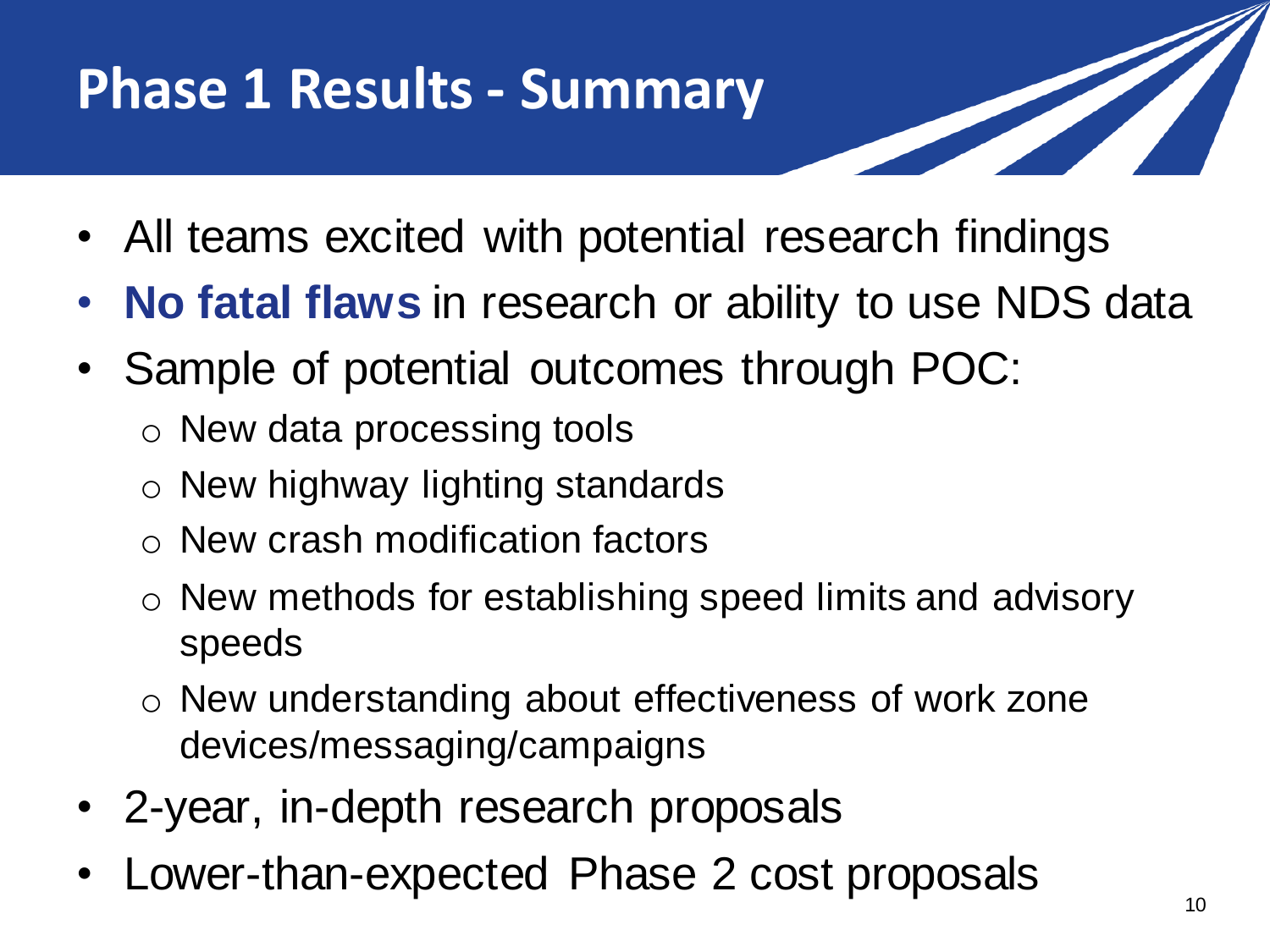# **Phase 2 – In-Depth Analysis**

- Selections were announced in December 2015
- **Phase 2 began February 2016**
- Research focused on:
	- o Conducting in-depth research and analysis
	- o Identifying and refining possible countermeasures



**|** 11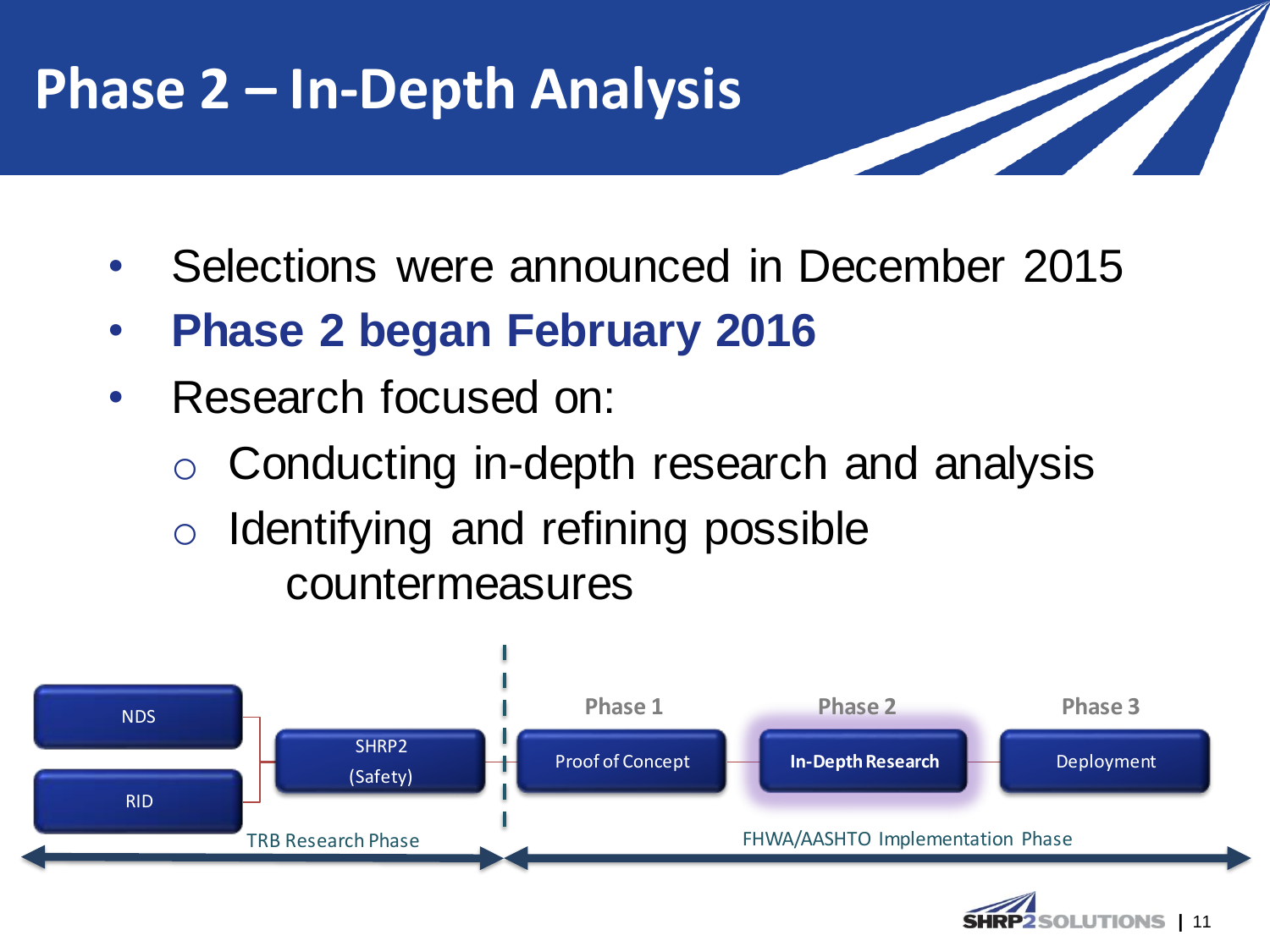# **Safety Project Topics**



#### **Phase 2 In-Depth Research and Analysis Projects**

| <b>Pedestrian Safety</b>              | <b>Florida DOT</b>                          |
|---------------------------------------|---------------------------------------------|
| <b>Roadway Departure</b>              | lowa DOT                                    |
| Speeding                              | Michigan DOT<br><b>Washington State DOT</b> |
| <b>Work Zones</b>                     | Minnesota DOT                               |
| <b>Horizontal and Vertical Curves</b> | <b>North Carolina DOT</b>                   |
| <b>Interchange Ramps</b>              | <b>Utah DOT</b>                             |
| <b>Adverse Conditions</b>             | <b>Wyoming DOT</b>                          |
| <b>Roadway Lighting</b>               | <b>Washington State DOT</b>                 |

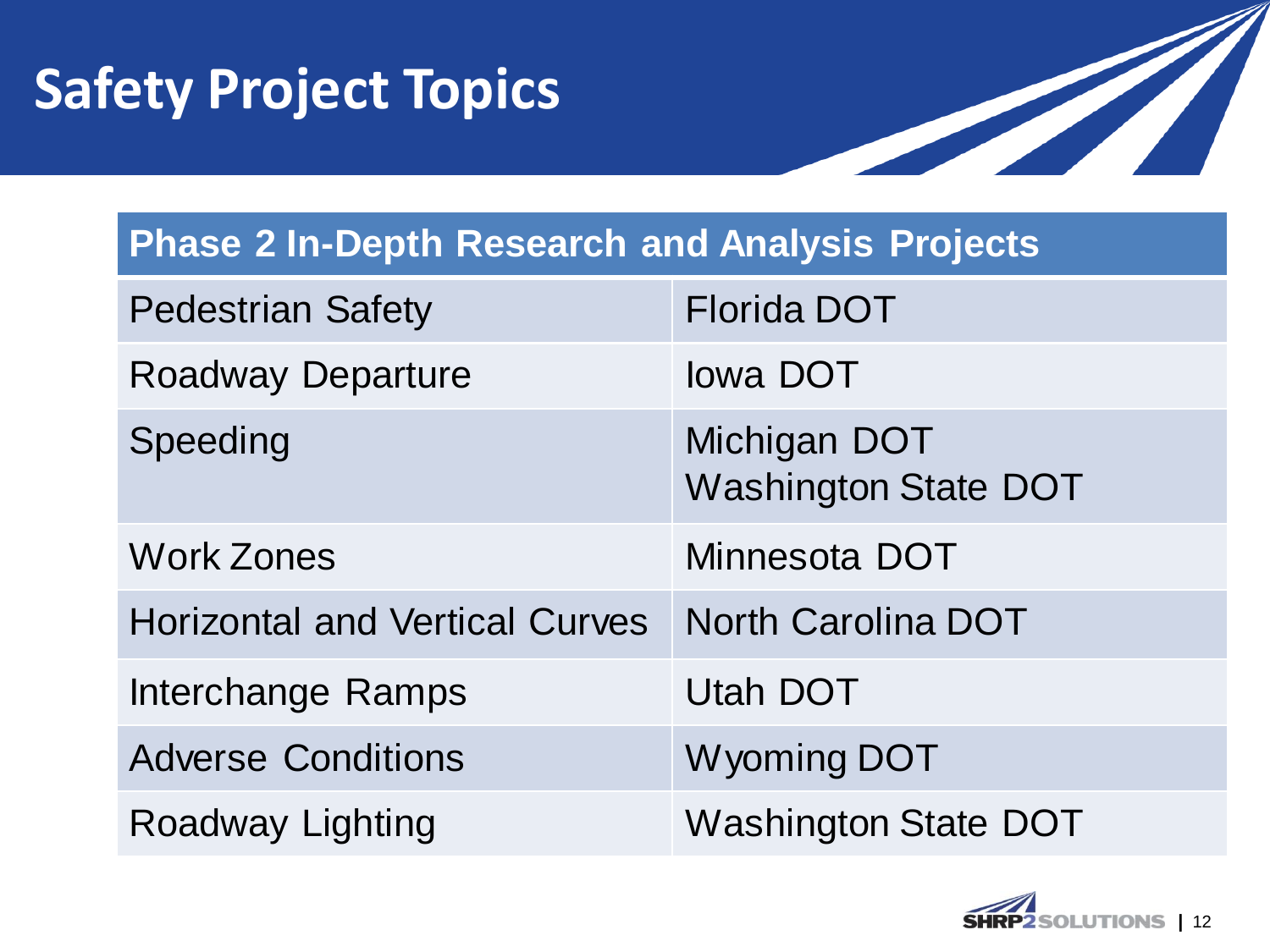#### **Phase 2 – Early Research Observations**

- **Observations from Reports/Presentations Prepared/Delivered May 2-3**
	- o Progress/results varied more substantially in Phase 2 ERF than in Phase 1.
	- o **Methodology concerns raised for multiple reports – multiple variables, etc**.
	- o **Difficulty focusing on a specific research question**
	- $\circ$  Some challenges encountered data procurement, schedule, team organization, team turnover
	- o Abundance of research proposed for Phase 3; not many countermeasures proposed
	- o Is the NDS the right tool for applied research? Are the findings implementable?
	- o Strong link between success of research and level of engagement with DOT
	- o **There was a big difference when the proposed implementation was largely the product of the researcher versus the product of a team (researchers and DOT implementers)**

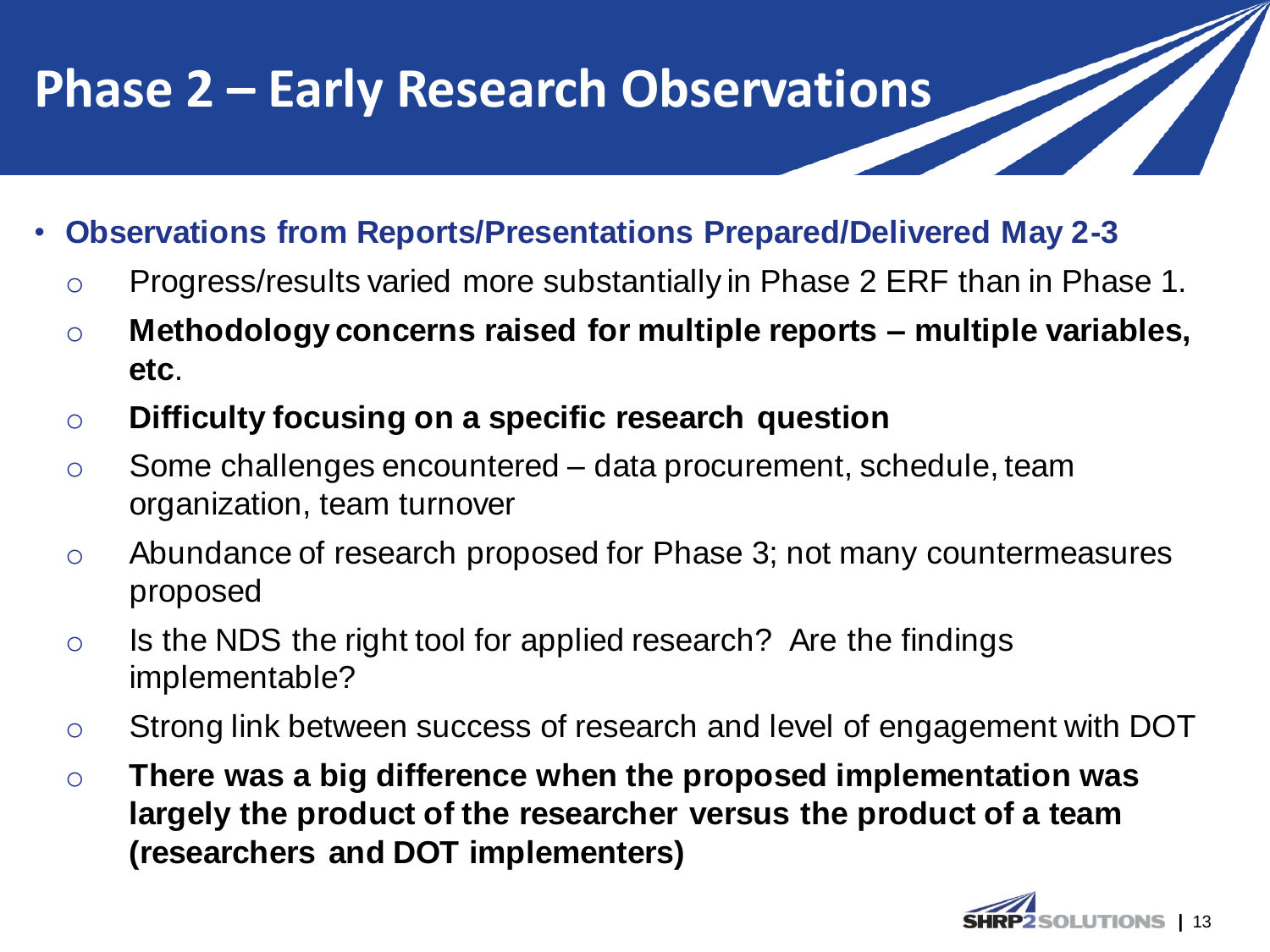#### Phase 3 – Anticipated Deliverables

- Policy changes
- Guidance documents
- Education campaigns
- New standards/criteria
- Refinements to existing standards/criteria



**START START START START START**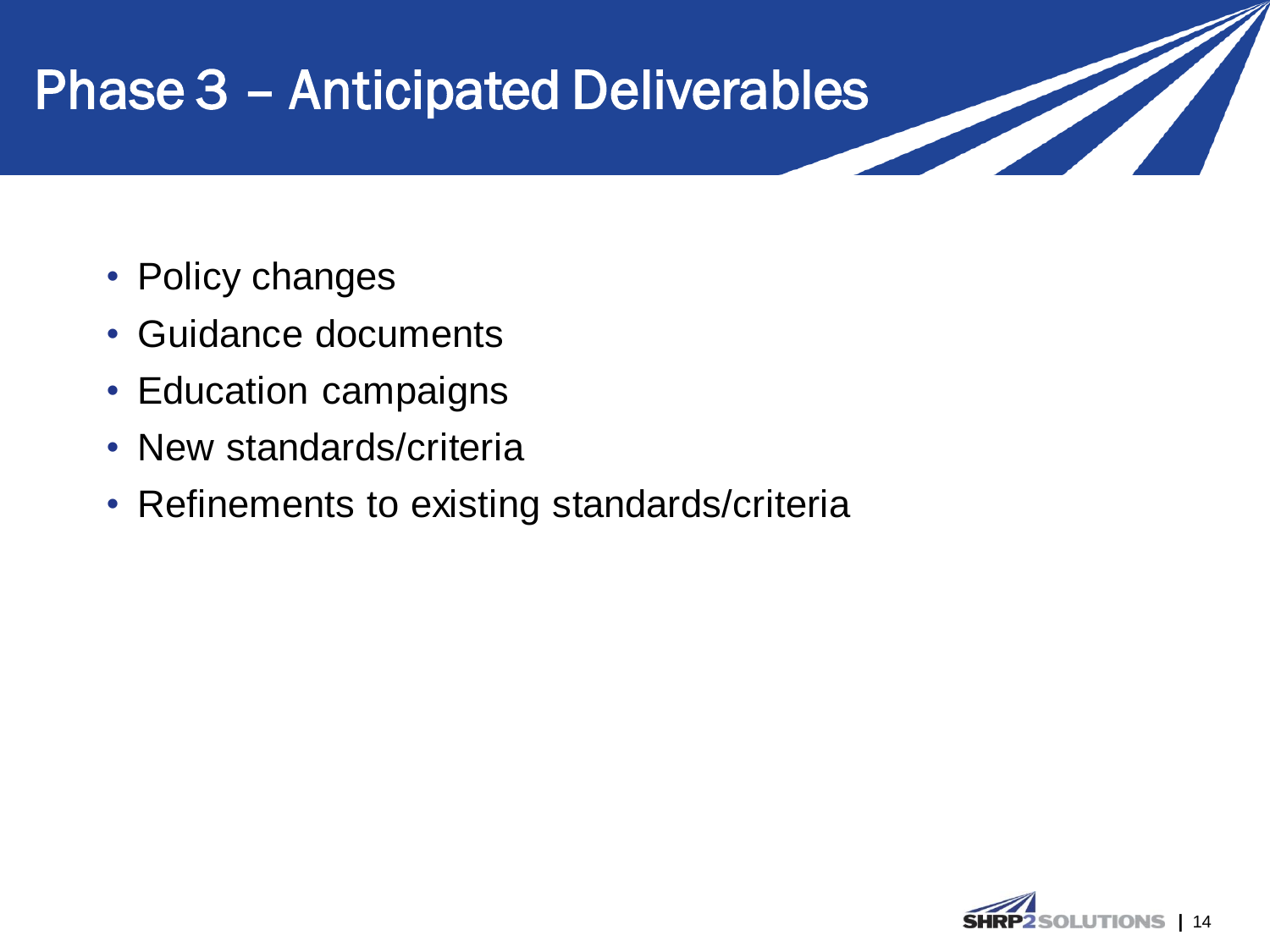



- **FHWA to notify teams of Phase 3 selections – soon**
- Begin Phase 3 late 2017/early 2018
- Debrief with all teams and AASHTO SHRP2 team candid feedback
- Teams work with FHWA to obligate funding prior to September 2017